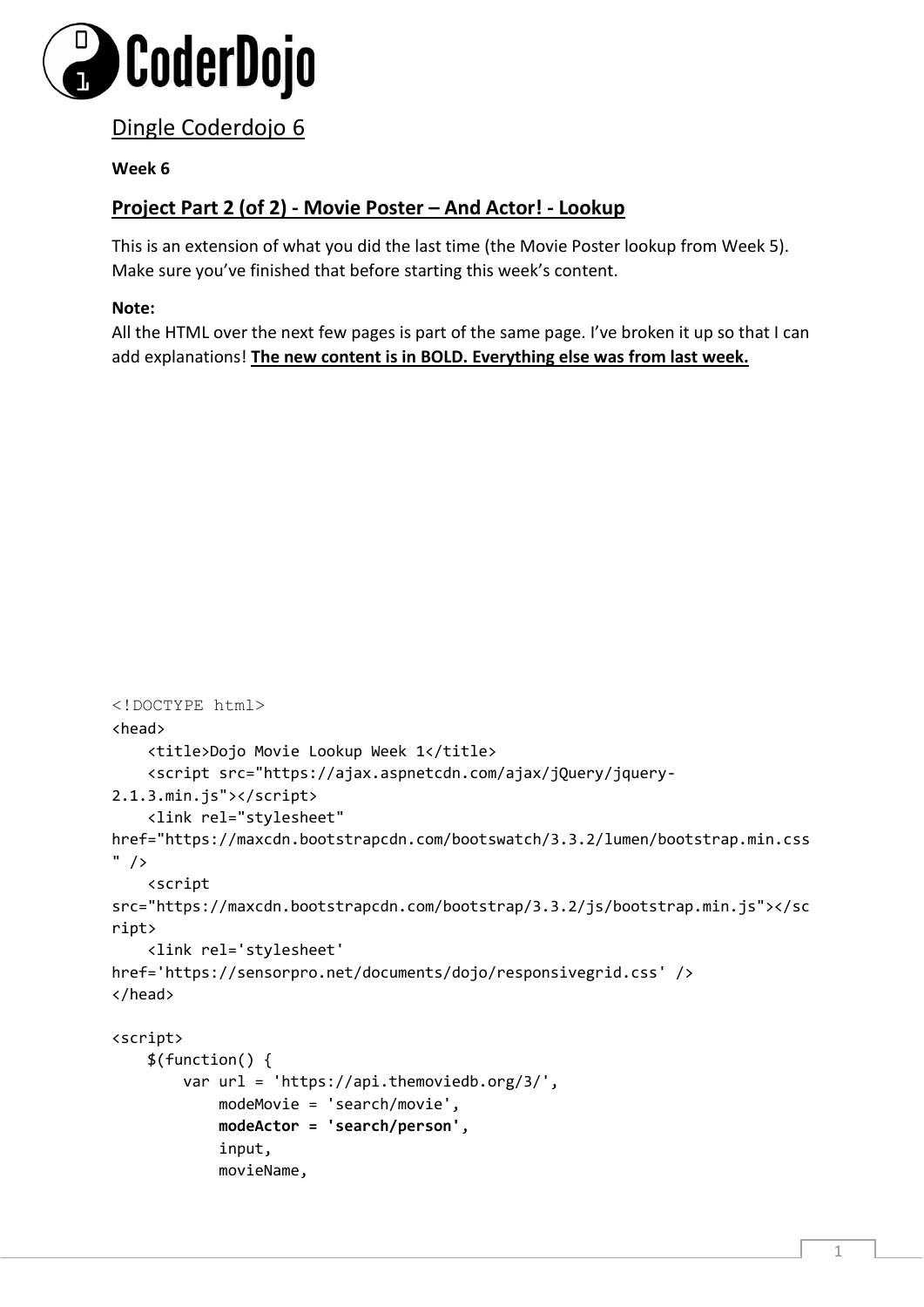

```
 actorName,
            key = '?api_key=61a82aca6630ae1cbc3635d8710c0fbe';
        var imageBaseURL = 'https://image.tmdb.org/t/p/original/';
        var noPoster = 'https://sensorpro.net/documents/dojo/noposter.png';
        $(document).ready(function() {
            $('#searchterm1').keypress(function(e) {
               if (e.keyCode == 13) $('#searchmovie').click();
            });
        });
        $(document).ready(function() {
            $('#searchterm2').keypress(function(e) {
               if (e.keyCode == 13) $('#searchactor').click();
            });
        });
        $('#searchmovie').click(function() {
            $('#info').html('');
            var input = $('#searchterm1').val(),
                movieName = encodeURI(input);
           $.ajax({ url: url + modeMovie + key + '&query=' + movieName,
                dataType: 'json',
                success: function(data) {
                   if (data.total results == 0)
                        alert('Movie not found');
                    else {
                        console.log(data);
                       for (i = 0; i < data. results.length; i++) {
                            if (data.results[i].poster_path) {
                                $('#info').append('<li><img 
style="width:300px;height:auto;" id="Poster" src="' + imageBaseURL + 
data.results[i].poster_path + '"</li>');
                            } else {
                                $('#info').append('<li><img 
style="width:300px;height:auto;" id="Poster" src="' + noPoster + '"</li>');
 }
  }
 }
 }
            });
        });
Apart from a few bolded lines you should have all this done already!
        $('#searchactor').click(function() {
            $('#info').html('');
            var input = $('#searchterm2').val(),
                actorName = encodeURI(input);
            $.ajax({
```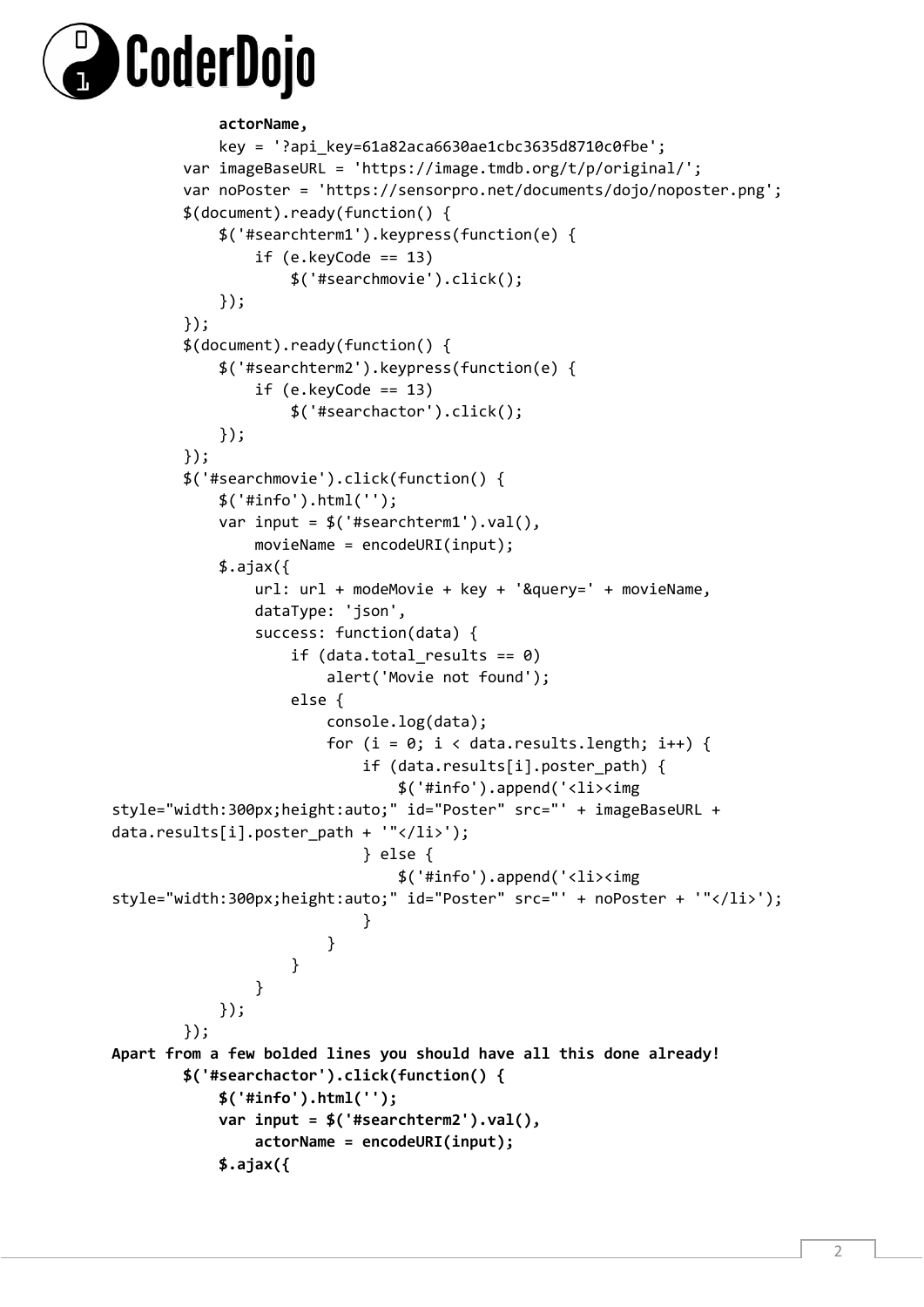

```
 url: url + modeActor + key + '&query=' + actorName,
               dataType: 'json',
               success: function(data) {
                   if (data.total_results == 0)
                       alert('Movie not found');
                   else {
                       console.log(data);
                      for (i = 0; i < data.results.length; i++) {
                          if (data.results[i].profile_path) {
                              $('#info').append('<li><img 
style="width:300px;height:auto;" id="Profile" src="' + imageBaseURL + 
data.results[i].profile_path + '"</li>');
                          } else {
                              $('#info').append('<li><img 
style="width:300px;height:auto;" id="Profile" src="' + noPoster + '"</li>');
 }
 }
 }
  }
           });
        });
    });
</script>
```
This is the first new section – it is the function that connects to themoviedb website and **retrieves actor information**. It's almost an exact copy of the searchmovie section from last week, with a few small changes. **Remember – only add the content in bold.**

<body>

```
 <div class="page-header" id="banner">
     <div class="row">
         <div class="col-lg-8 col-md-8 col-sm-8">
             <h1>Dojo Movie Lookup</h1>
             <p class="lead">What do you want to look up?</p>
         </div>
     </div>
 </div>
```
Just a small text change here (instead of "What movie do you want to look up?")

```
<ul class="nav nav-tabs"> 
   <li class="active"><a href="#movie" data-toggle="tab">Movie 
Search</a></li>
```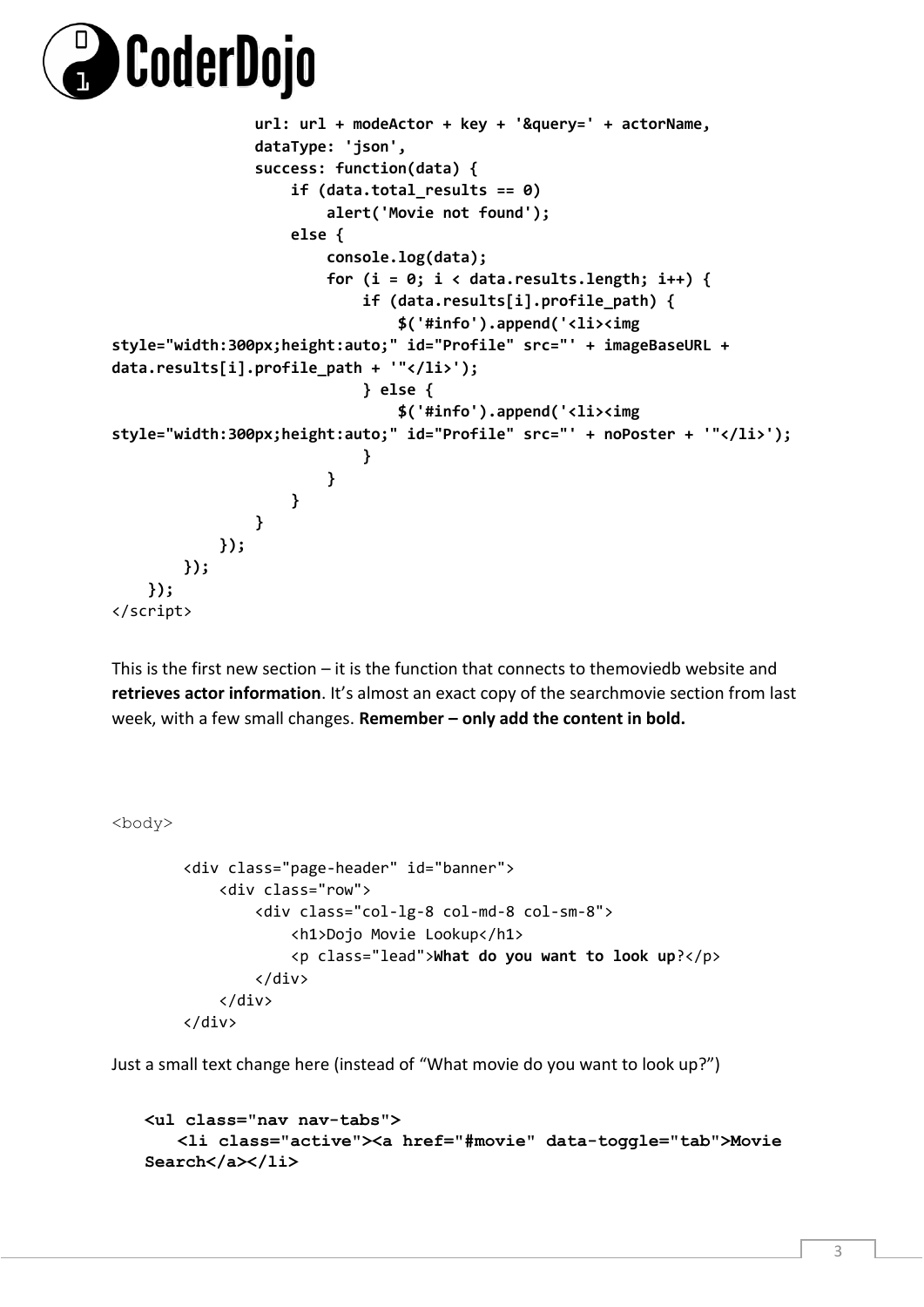

**<li><a href="#actor" data-toggle="tab">Actor Search</a></li> </ul>**

This piece will add a new tab to the top of the screen to allow you to choose between a "movie search" and an "actor search".

```
<div id="myTabContent" class="tab-content">
             <div class="tab-pane fade active in" id="movie">
                 <section id="fetch">
                      <div class="form-group">
                          <div class="input-group">
                              <input type="text" class="form-control" 
placeholder="Enter a movie title" id="searchterm1" />
                              <span class="input-group-btn">
<button class="btn btn-primary"
id="searchmovie">Find Movie</button>
</span>
                          </div>
                      </div>
                 </section>
             </div>
             <div class="tab-pane fade" id="actor">
                 <section id="fetch2">
                      <div class="form-group">
                          <div class="input-group">
                              <input type="text" class="form-control" 
placeholder="Enter an actor name" id="searchterm2" />
                              <span class="input-group-btn">
<button class="btn btn-primary"
id="searchactor">Find Actor</button>
</span>
                          </div>
                      </div>
                 </section>
             </div>
         </div>
```
This part will add a new panel to the search panel (this will be displayed if you pick the "Actor Search" tab). Remember, only the content in **BOLD** is new!

```
<div class="panel panel-info" id="results"> 
   <div class="panel-heading"> 
      <h3 class="panel-title">Results</h3> 
   </div> 
   <div class="panel-body pattern" id="pattern"> 
      <ul class="g" id="info"> 
      \langle/ul>
```